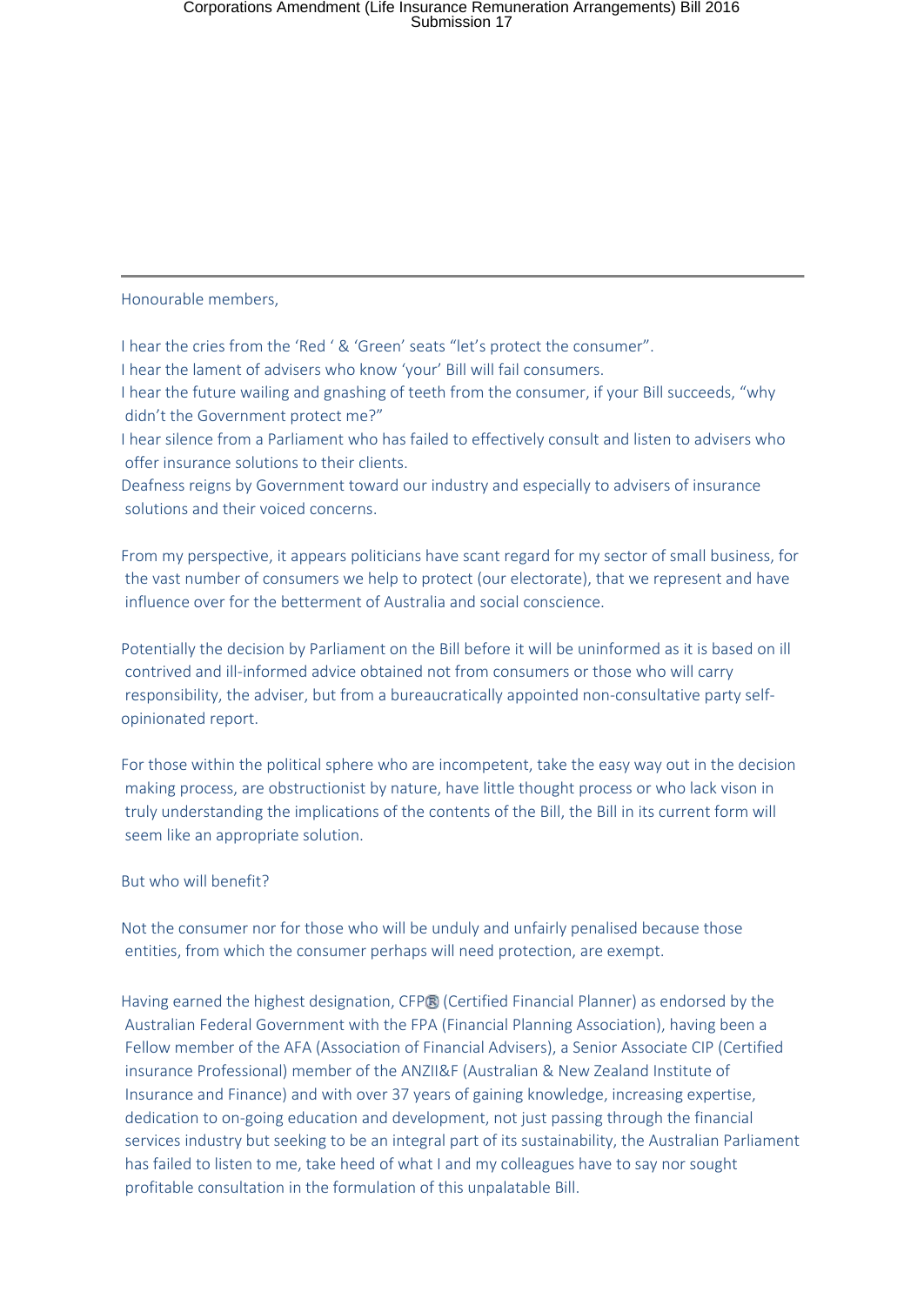The Bill will cost the consumer, not with increased cost in advice fees but the real cost of failing to adequately protect the consumer, the very focus which you think the Bill will achieve.

The Bill and proposed legislation places no controls over nor imposes penalties upon the institutions, insurers, product providers, the organisations which can dictate terms in the future and set the premium cost and determine claims. Is that what Government wants? Was it an oversight? If so, you now have the opportunity to revise BEFORE legislating (and you all know it is more difficult to change or amend existing legislation rather than being pro-active and making legislation accurate and appropriate before enacting).

Is the Government (or for that matter all politicians) really committed to improving the value that small business, like mine, provides to the economic growth and value to the Australians with whom they deal? Or is it, again, just political rhetoric? The Bill in its current form and with the lack of or little consultation with small business owners in the financial sector seems to indicate the latter.

This and future Governments will spend the Australian tax payer's fortune on minimising the potential threat of terrorism, illicit drug usage, alcohol abuse, the effects of smoking, mental health costs and education against abuse, education, federalism versus imperialism, the Union Jack or the Southern Cross plus, no doubt, a plethora of other socially laudable projects for "the good of all Australians".

But Government keeps placing barriers and impediments in the road of those, who walk down the path of providing financial advice, who seek to improve education, operate honestly and in a trustworthy manner for the benefit of consumers.

That is, the financial adviser, the financial planner, the small business owner, who save the Australian taxpayer a fortune by advising their clients to be adequately insured so that in the untimely event of death, suffering a total and permanent disablement, a trauma or critical illness or injury, if they are unable to work because of a sickness or accident and to protect a business's income and sustainability, the consumer is self-sufficient, secures protection for their family, their loved ones, helps secure on-going personal and family income, finalises debts, pays professionals costs and taxation and not become a burden on the Australian taxpayer nor seek charity maintaining a quality of life with financial security and dignity at time of great stress and trauma.

And the adviser "keeps the insurer honest" by diligently following up any claim continuing to support and offer service to the consumer to conclusion as part of the adviser's commitment.

Government has the opportunity to seek consultation with those who will be disadvantaged or disenfranchised, that is the insurance advisers of Australia, by the contents of LIF and I humbly ask that Government and the members of Parliament re-consider making a decision until direct consultation with advisers has been satisfactorily completed.

Your respectful servant,

*Kevin Davidson – CFP, CIP, AFPA, DipFP, DipAII, JP*